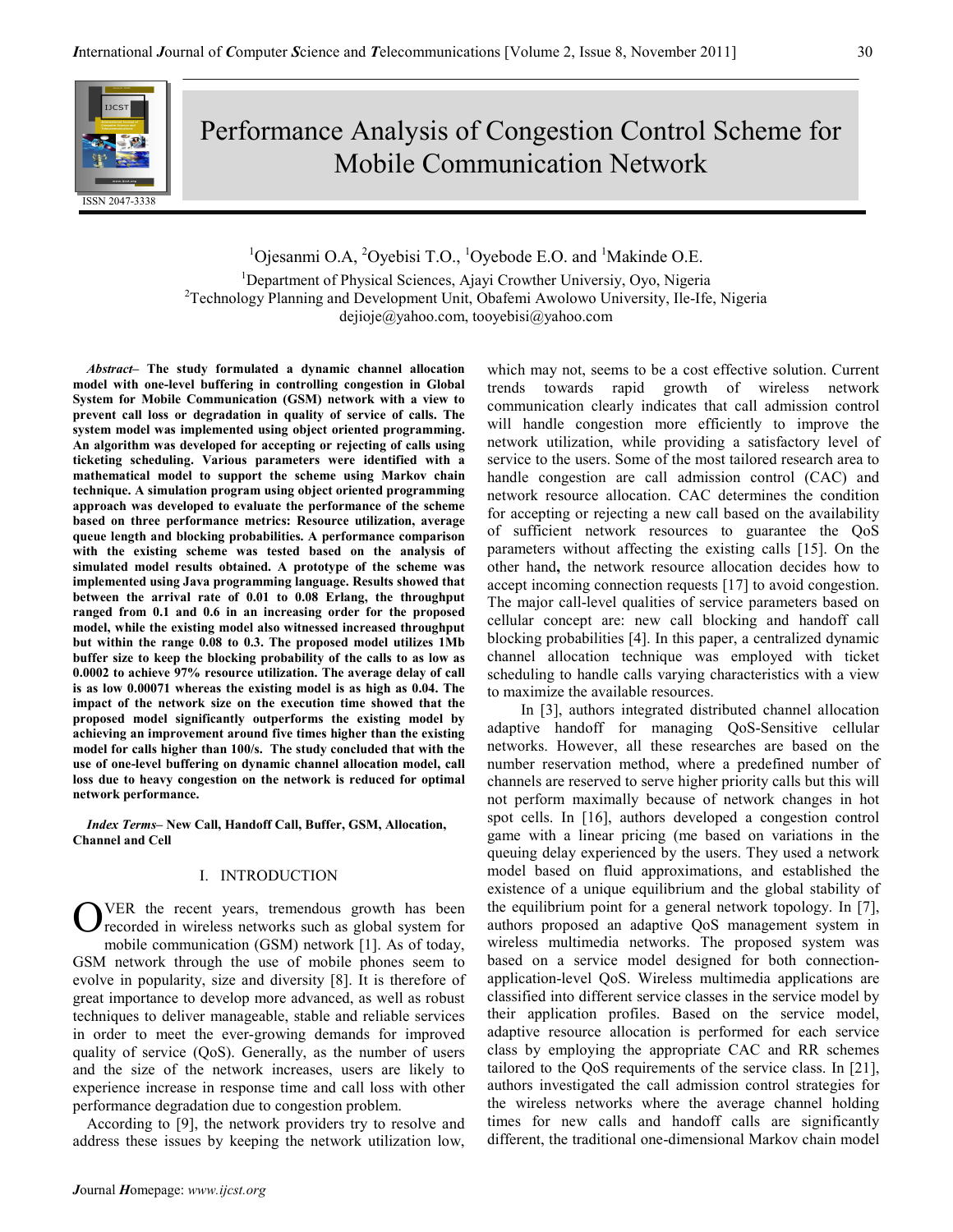may not be suitable, two-dimensional Markov chain theory must be applied. They proposed a new approximation approach to reduce the computational complexity. However, it is important to bear in mind that the more complex and efficient a scheme is, the more computational power and time it requires to be applied. In [13], authors developed a nonpreemptive prioritization scheme for access control in cellular networks. In [12], authors proposed the use of dynamic buffering to minimize congestion in mobile network. In [18], authors presented an actual call connection time characterization for wireless mobile networks under a general channel allocation scheme. In [22], authors proposed a new adaptive channel reservation scheme for handoff calls in wireless cellular networks. In [12], authors developed a distributed dynamic channel allocation algorithm for cellular network. In [14], authors demonstrated the use of multi-agent approach for dynamic channel allocation. In [6] a dynamic channel allocation mechanism for ubiquitous environment based on time constraint was developed. In [2], authors developed a centralized channel assignment and routing algorithms for multi-channel wireless mesh networks. In [11], authors discuss a non-cooperative multi-radio channel. In [3], [20], authors modeled a priority queuing systems with multiclass self-similar network traffic. However, these schemes only perform better in a light traffic condition because fixed threshold technique was employed. In a heavy traffic situation, the schemes lead to degradation in quality of service because heavy calculations in involved in choosing available channel thereby resulting to reduction in network efficiency.

The rest of the paper is structured as follows: Section II describes the system model. Section III shows numerical results and performance evaluation while section IV concludes the paper.

#### II. SYSTEM MODEL

The system considers two types of traffic: real-time call (e.g. voice) and non-real-time call (e.g., data). These calls are further classified as: new real-time call or real-time handoff call and new non-real-time-time call or non-real-time handoff call. The call processing entities of the system (e.g. the processing elements in the base station, the base station controller or the mobile switching center) are capable of identifying the call type at any moment. The available resources are the maximum number of channels in the cell and the buffer capacity that is used to queue real-time and non-real time handoff calls in case no channels are available. It is assumed that the number of channels in a cell is constant due to the fact that wireless resources are limited. Buffer capacity changes depending on the input traffic.

Assume users, representing requests of connection to the base station, arrive at the same time, the system first check where the requests come from (i.e. hot spot cell or cold spot cell). Hot spot calls are given priority over cold spot calls in channel allocation. If the requests are from both cells, hot spot cell request is allocated channel before cold spot request if the cold spot request is non-real time, otherwise ticket scheduling is used to serve the calls. Since real-time and non-real time handoff calls are sensitive to delay and loss respectively, they are given same priority. However, if the requests are from the same cell type, ticket-scheduling algorithm is employed and channel is allocated using centralized dynamic technique. Channels are released to the central pool if: user calls are completed, and when a mobile user crosses cell boundary. Blocked real-time and non-real- time new calls are lost, while blocked real-time and non-real-time handoff calls wait in the handoff buffer (queue) until there is an idle channel. The system model is as shown in Fig. 1.

The queuing scheme is briefly described as follows. No real-time and non-real-time new calls are queued when there is no channel. Real-time and non-real-time handoff calls are sent to the buffer, if there is no idle channel in the destination cell, and remains queued until a channel is free. In the case of high demand for real-time and non-real-time handoff, calls are denied queuing due to the limited size of the buffer. The queuing device has finite capacity. The buffer of real-time and non-real-time handoff calls lead to relatively low blocking probability.

## A. System Algorithm

The basic steps of the proposed algorithm are presented in figure 2. When user calls arrive and calls are from different cells, calls are served between lines 3 and 10. However, if the calls are from same cell, ticket scheduling (each call is given a ticket and decision is made by choosing ticket at random and the call holding that ticket gets the channel) assists in serving the calls. In cases where no channel is free, since handoff calls are considered critical, real-time and non-real time handoff calls are buffered until channel to serve the call is available (lines 19-23). Handoff calls are only blocked when the buffer is full, while new calls are blocked when no channel is idle.

### III. PERFORMANCE EVALUATION

A number of different scenarios were used in illustrating the behavior of the proposed scheme. Most especially, the extent of the blocking and dropping probabilities of both new call and handoff call respectively at various buffer capacities and at various transmission cycles. The total throughput of the aggregate traffic flow, both new call and handoff call, on the network was also tested. Moreover, various traffic load conditions, with different types of traffic for both calls were used in testing the buffer dimension for the scheme.



Fig. 1: System model of the proposed scheme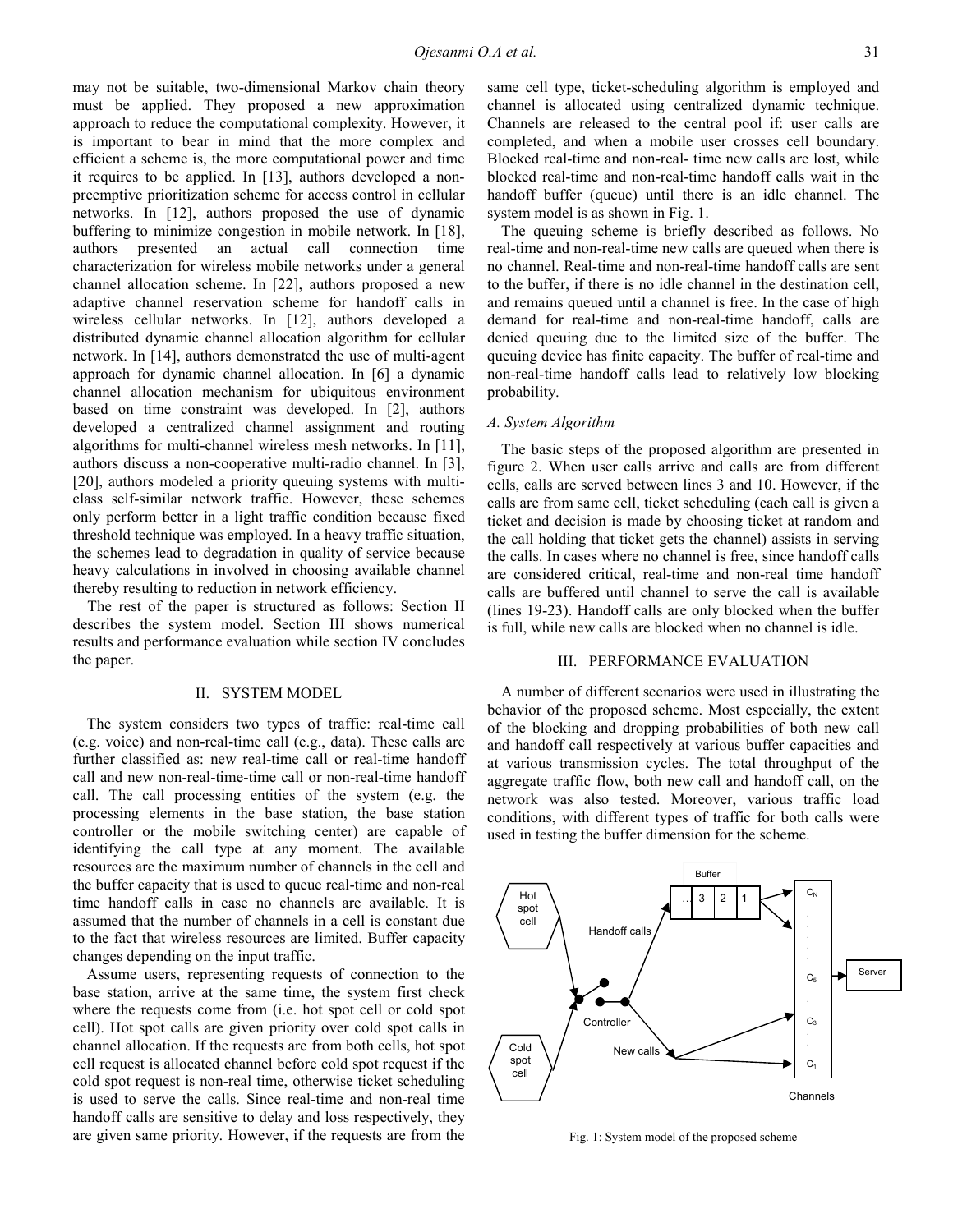| Begin           |                                                          |
|-----------------|----------------------------------------------------------|
| 1.              | While (n calls arrive for connection) do                 |
| 2.              | if (there exist free channel) then                       |
| 3.              | if (calls are from both cells) then                      |
| 4.              | if (cold spot call is non-real-time) then                |
| 5.              | compare and serve hot spot calls before cold spot calls  |
| 6.              | else                                                     |
| 7.              | assign ticket to each call                               |
| 8.              | randomly pick any ticket and allocate channel to call    |
|                 | with that ticket                                         |
| 9.              | endif                                                    |
| 10 <sub>1</sub> | endif                                                    |
| 11.             | elseif (calls are from same cell) then                   |
| 12 <sub>1</sub> | if (same call type) then                                 |
| 13.             | repeat steps 7 and 8                                     |
| 14.             | else                                                     |
| 15.             | allocate channel to real-time calls before non-real-time |
|                 | call                                                     |
| 16.             | endif                                                    |
| 17.             | endif                                                    |
| 18.             | if (no channel is free) then                             |
| 19.             | if (call is real-time or non-real-time handoff) then     |
| 20.             | is buffer full?                                          |
| 21              | if No then                                               |
| 22.             | put call in buffer                                       |
| 23.             | repeat steps 7 and 8                                     |
| 24              | else                                                     |
| 25.             | block the call                                           |
| 26              | endif                                                    |
| 27.             | else                                                     |
| 28.             | block the call                                           |
| 29.             | endif                                                    |
| 30.             | endif                                                    |
| 31.             | end while                                                |
| End             |                                                          |

Fig. 2: Channel allocation pseudo-code of the proposed scheme

#### A. Network Parameters

To study the impact of various network parameters on the proposed scheme, a basic network scenario was first considered as shown in table 1. We then vary each network parameter in the basic scenario, one at a time, while keeping everything else fixed. The basic network scenario is a heterogeneous network with a single cell capacity of 5000 channels. We set the call service rate to 500 calls/s. Having service rate as 500 calls/s in the basic scenario allows us to evaluate the performance of the proposed scheme under heavy congestion, which are particularly problematic for congestion control using fixed threshold values. Next, we vary the maximum rate of generating handoff calls in the basic network scenario from 300 calls to 500 calls while keeping everything else fixed. This result in ranging the maximum rate of generating new calls from 250 calls to 400 calls which

Table 1: Network parameters and their values used in the evaluation

| Parameter                                | Value          |
|------------------------------------------|----------------|
| Cell Capacity                            | $1000$ calls/s |
| Call service rate                        | 500 calls/s    |
| Maximum rate of generating Handoff calls | $300 - 500$    |
| Maximum rate of New calls                | $250 - 400$    |
| Number of sources                        | $50 - 500$     |
| Maximum Buffer size                      | $0.5 - 1.3Mb$  |
| Transmission cycle                       | $20 - 30$      |

is the acceptable standard for most existing technologies such as GSM, UMTS, as well as higher capacity technologies, that are likely o become available in the future. Next, we vary the number of sources from 50 to 500. It is well known that the number of subscribers increase per day. Therefore, it is important to study the performance of the proposed scheme across a range of number of subscribers. We then study the impact of the heterogeneous network by picking transmission cycle from a small (10 cycles) as well as large (30 cycles) range of values. These ranges allow evaluation of the blocking and dropping probabilities of the calls. Finally, we evaluate the impact of the buffer size on the performance of the proposed scheme. This is useful because technology trends indicate that it is challenging to have large buffers in all cellular networks and therefore it is important that future schemes perform well when the buffer size is small. Considering the basic scenario, we vary the buffer size from 0.5Mb to 1.3Mb.

### B. Performance Analysis

A vast number of independent simulations with more complete study in which the benefits of the proposed model are evaluated to determine its performance with varying scenarios are presented. The explanation of these results and the analysis was based on the assumption that a single server is used in queuing the calls with ticket scheduling strategy to model the buffer.

The performance of the scheme is measured in heterogeneous environment. Although the network traffic composition is fairly stable in a long run, it fluctuates sometimes. In the simulation, we model the system where the portion of the non-real-time traffic in the entire traffic is changing from 30%, to 35%, and to 40%, while all the other traffic parameters are kept constant. The network stays for one-third of the simulation time, and each specific value of the traffic portion is as shown in Fig.  $3(a)$ -(f). The results show that the scheme behaves well in heterogeneous environment because of its dynamic nature.

The throughput of each traffic type is shown in Fig. 4. In Fig. 4(a), the traffic throughput increases approximately with the arrival rate. However, when the traffic arrival rate is getting higher, or when the network is overloaded, it behaves a little differently as shown in Fig. 4(b) for non-real-time calls. It was also observed that the system throughput increases for both calls as arrival rate increases. This shows that the scheme successfully achieve a stable throughput even under heavy traffic situation.

Fig. 5 shows the channel idle probability which is defined as the probability that a released channel cannot be used by any queued calls. When the handoff call and new call load increases proportionally to the system traffic load, the channel idle probability decreases gradually as shown in the figure. This is an indication that the system resources are more wisely used, and also proves that the combined dynamic allocation and queuing policy works better than without queue. This result shows that the proposed scheme will at any time guarantee the quality of service to all the user calls without any delay.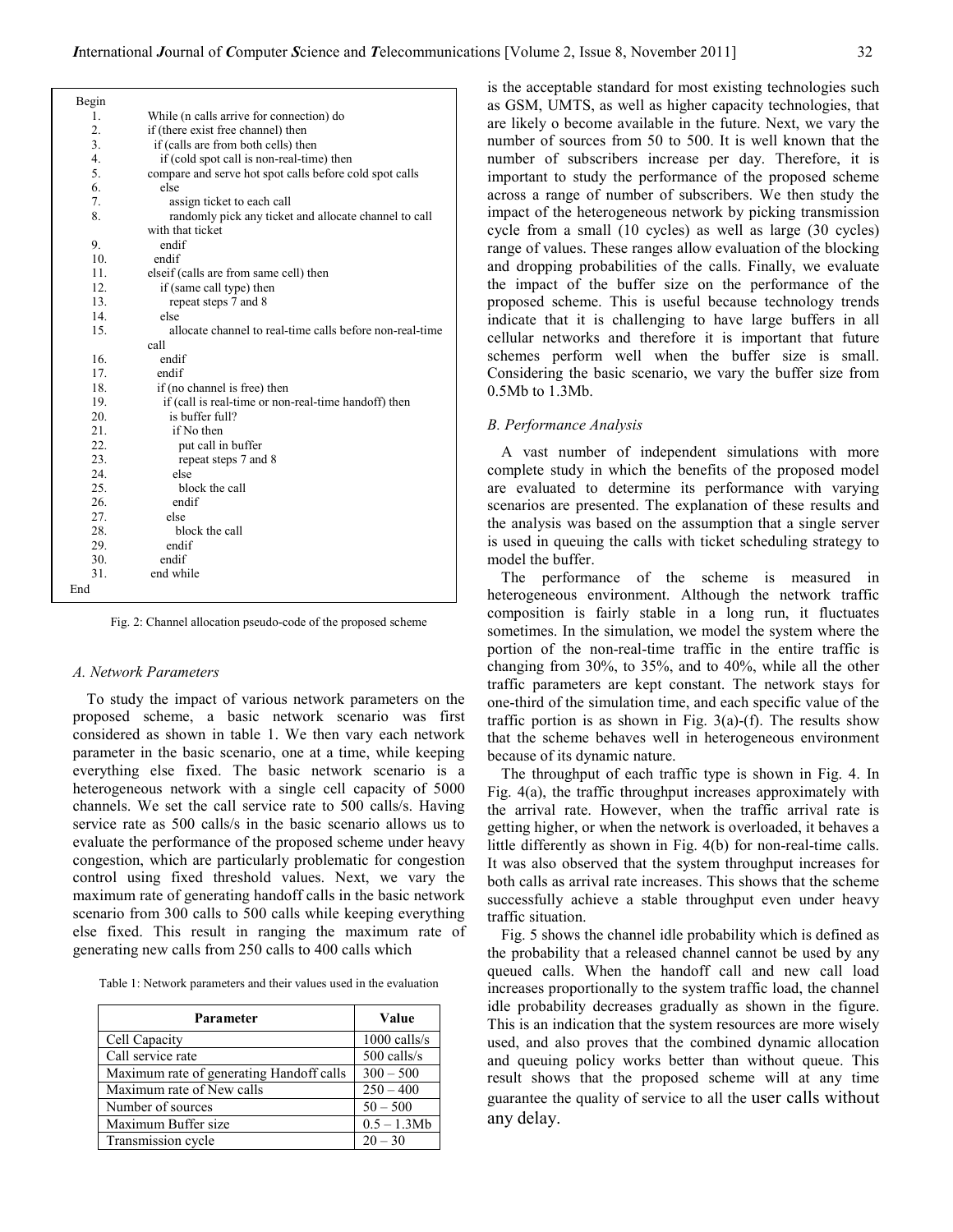

Fig. 3(a): Call blocking probability against arrival rate at 30% of non-realtime traffic



Fig. 3(d): Call blocking probability against arrival rate at 35% of real-time traffic



Fig. 3(b): Call blocking probability against arrival rate at 30% of real-time traffic



Fig. 3(c): Call blocking probability against arrival rate at 35% of non-realtime traffic



Fig. 3(e): Call blocking probability against arrival rate at 40% of non-realtime traffic



Fig. 3(f): Call blocking probability against arrival rate at 40% of real-time traffic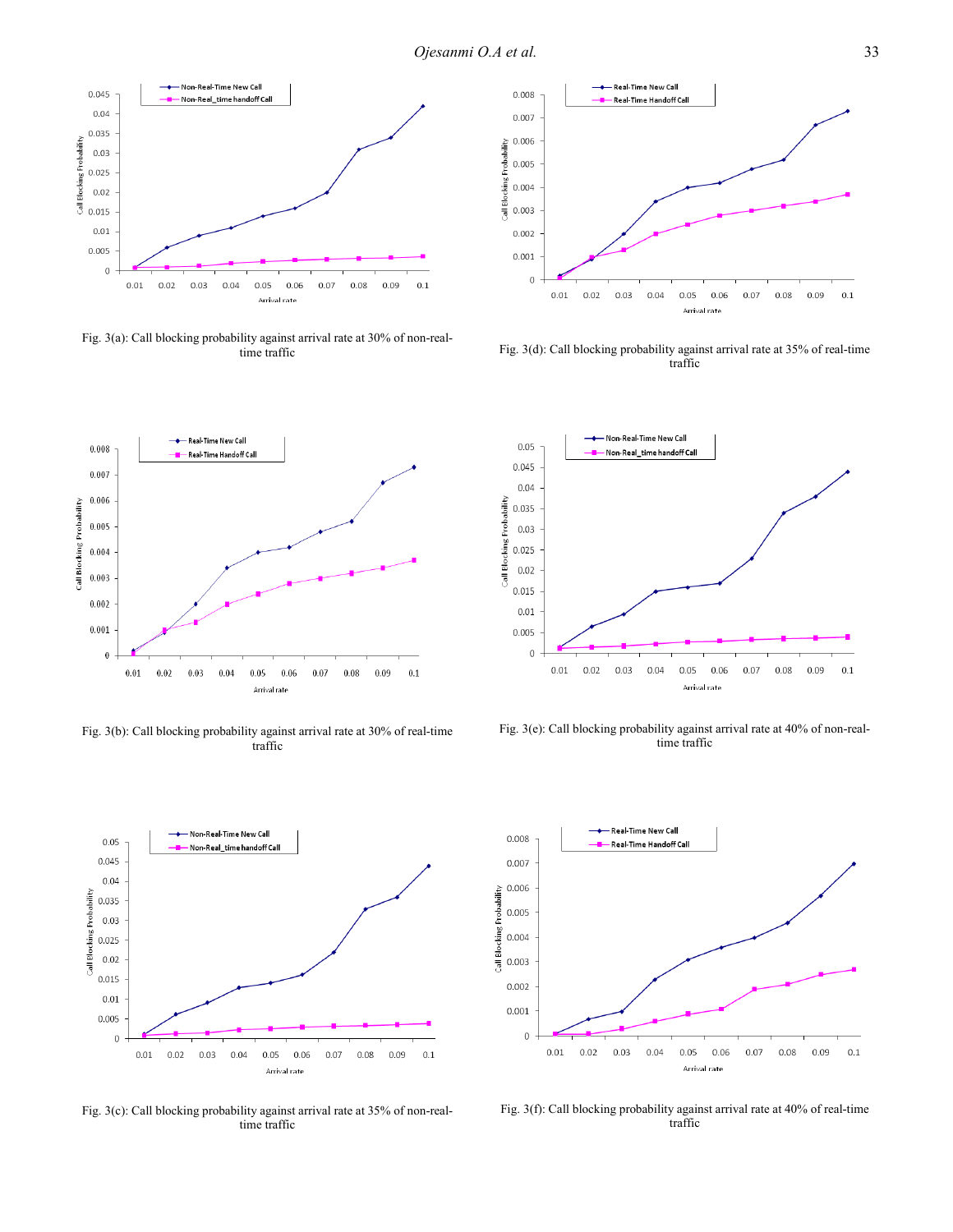

Fig. 4: Throughput against arrival rate (a) Real-Time Call (b) Non-Real-Time Call



Fig. 5: Channel Idle Probability against Traffic Load

Fig. 6(a)-6(d) show the blocking probabilities of the call at various buffer sizes. The traffic arrival rate varies from 0.1 to 0.5 and its effect was tested on the network performance. This is to determine how to dimension the buffer at various network requirements (input traffic determines the size of the buffer). It can be seen that the blocking probability of calls decrease as the buffer size increases. It is an indication that the use of buffer makes fewer non-real-time calls to be admitted, but more to succeed (i.e. reduces call loss). This is an advantage over existing schemes. However, for timesensitive traffic such as video, which cannot tolerate delay but insensitive to loss, it may be more desirable to use a smaller buffer size so as to keep the mean cell delay within the acceptable standard.



Fig. 6(a): Blocking probability against Buffer size at  $\lambda = 0.1$ 



Fig. 6(b): Blocking probability against Buffer size at  $\lambda = 0.2$ 



Fig. 6(c): Blocking probability against Buffer size at  $\lambda = 0.3$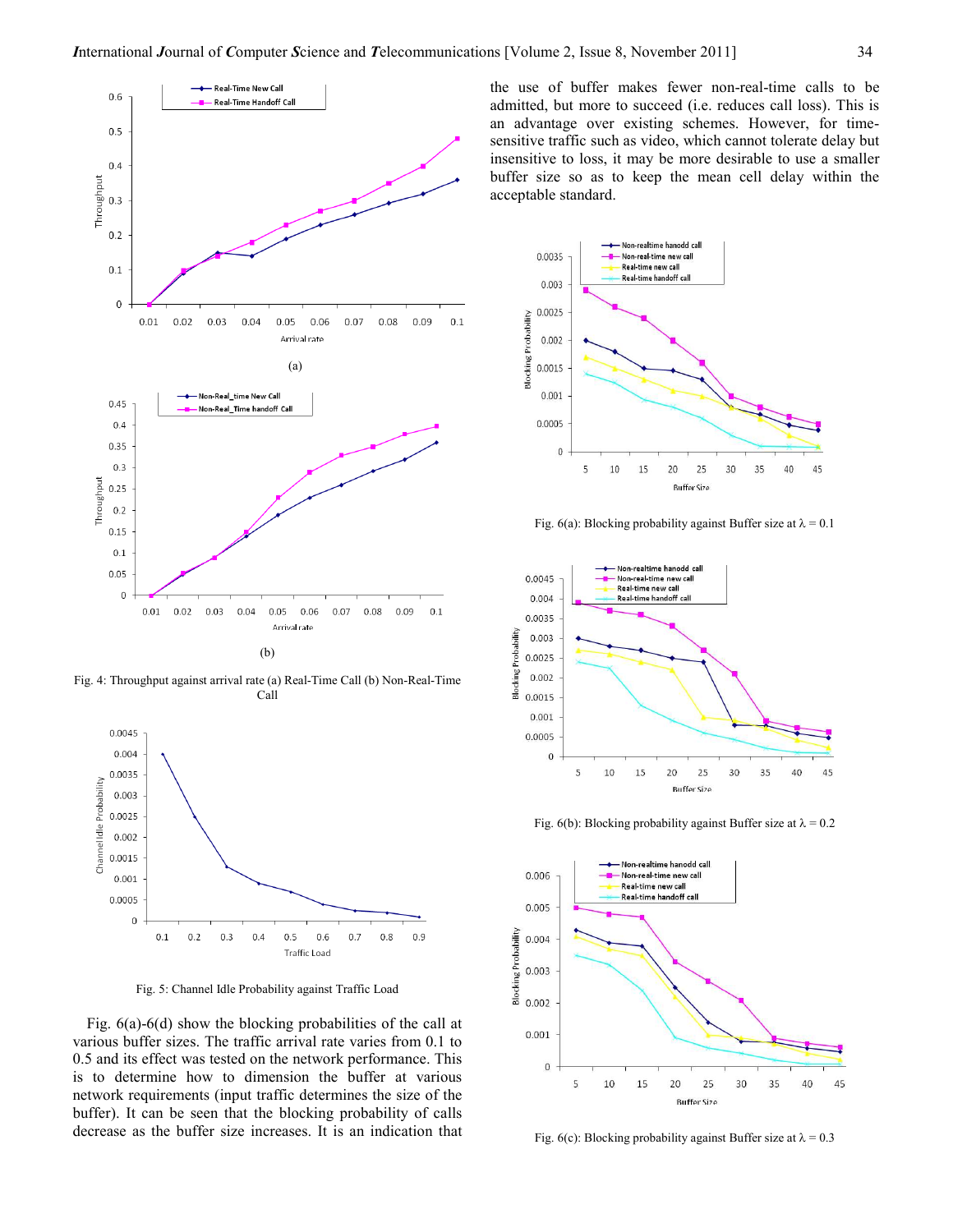

Fig. 6(d): Blocking probability against Buffer size at  $\lambda = 0.4$ 



Fig. 7: Waiting time in queue against arrival rate

As shown in Fig. 7, the average waiting time in the queue for real-time calls keeps steady when that of non-real-time traffic changes. It shows that the real-time handoff calls' performance is guaranteed in the queue. This is as a result of the priority given to the real-time handoff calls. There is no queue for real-time new calls and non-real-time new calls, so they do not need to wait. We also evaluate the delay performance of the proposed scheme with Poisson arrivals. There are 500 sources in the network and all of them are making calls with varying requirements while other parameters are fixed. The output result generated by the simulator is shown in table 3 and its graph in figure 8.

Figure 8 shows the average delay for different throughput. The minimum delay is achieved when the first few calls were received. We can see from the figure that when the system throughput is very small at around 1%, the average delay is close to the minimum. While with the increase of the throughput, the average delays increases dramatically. When the throughput in increased up to 35%, the network becomes saturated and the robustness of the proposed scheme enables the network to adapt to the fluctuation. In practice, this property shows the flexibility of the proposed scheme to traffic management. It is well known that the higher the number of subscribers the more the competition for available resources. Therefore, it is important to study the performance of the proposed scheme and its behavior on the network. We new vary the number of sources (using different calls) and study its impact.

Fig. 9(a) - Fig. 9(c) show that as we increase the number of sources, the scheme is able to maintain high utilization



Fig. 8: Average delay against system throughput



Fig. 9: Network utilization against number of sources (a) Resource utilization (b) Queue (c) Call blocked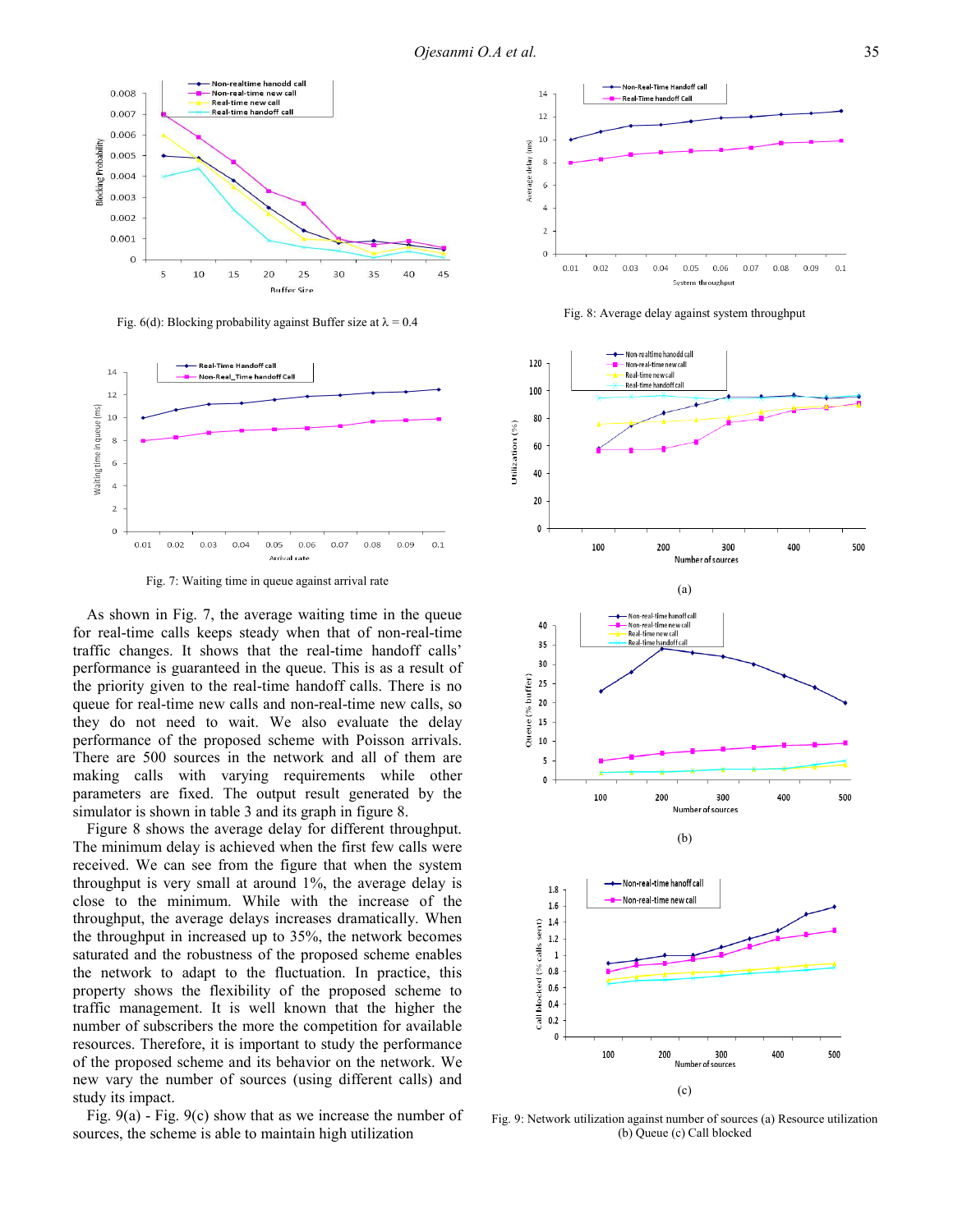(≥90%), with negligible average queue length and near zero call loss rate. For new calls, utilization remains lower than that of handoff calls (due to higher average queue length than real-time handoff call. Loss rate for new calls, however, increases to only as high as 6%. This relatively low loss rate for non-real-time handoff call is a consequence of using onelevel buffer enabled at the base station controller. When the number of sources is less than five, real-time handoff call achieves a higher average utilization than non-real-time handoff call. However, as the number of sources increased, real-time handoff call and non-real-time handoff call achieve similar average utilization. Note that real-time handoff call has a much lower average queue size compared to non-realtime handoff call even though they have similar loss rates.

1) Deployment Consideration: Wireless communication systems must not only provide high capacity and be able to coexist with other networks, they must also be possible to implement. This section considers implementation aspects such as computational complexity and installation sensitivity of the proposed scheme. The centralized algorithms cannot be too complex to perform since one of the constraints of fast allocation is time. All calculations must be done before a specified time limit and fast computers are expensive. We investigate if the computational complexity can be controlled with the ticketing scheduling and the use of one single server. To improve the capacity in a wireless network, a number of measures can be taken. One is to expand the infrastructure of the network. The last investigation of the paper looks into the expansion of the wireless network for the sake of capacity improvement.

For each cell to get information concerning the available channels centrally, it needs to be processed in some way. There is a cost involved in this process. Large channels take time and memory to handle. The complexity is often considered as one of the major drawbacks of centralization. Calculations generally require time. If the calculations are time critical, the controller has to be fast in allocating channels to the cells. The cell storing the channels grows with the size of users. For fast allocation, there is a time constraint connected to the cell length. The complexity of a selection strategy is related to the time that it takes to find a feasible channel. This time is computer dependent and a faster computer will of course find a channel in less time.

The impact of increasing the "geographical area covered by the network" and the "number of services provided by the network" on the overall performance is expected to be insignificant compared to the impact of increasing either the "number of users" or the "number of nodes and links".

In the simulation, the number of base stations is fixed while the numbers of users connected to a BTS are increased. It is assumed that the total load on the BSC is balanced and, therefore, equally divided among the available BTSs. To investigate the impact of increasing the number of users connected to one BTS, we increase the network load (calls/sec) proportionally. We also increase the call service rate of the network so as to maintain the utilization at a fixed level of 0.8. For a scalable network, the processing speed (to maintain the same utilization) should increase linearly with the network load.



Fig. 10: Call Service rate against total load

We perform the simulation as follows: starting with the call service rate 500 calls/s and with a balanced network, we vary the service rate from 500 to 550, 600, 650, 700, 750, 800, 850, 900, 950. For each value, we adjust the network load (calls/sec) until the utilisations of all the BSC and BTSs is (approximately) equal to 0.8. We record this network load as the throughput corresponding to this given value of call service rate. The obtained results are listed in table 5. In figure 101 the call service rate required to maintain a network utilisation of 0.8 is plotted for different values of the total network load. Note that the call service rate increases with the load to maintain a fixed utilisation.

From figure 10 it was concluded that: for a traffic mix of 33.35% non-real-time call and 66.65% real-time call, after balancing the network, the throughputs increase linearly with the service rate required to maintain the same utilisation level. In practice, however, there are physical and cost limitations on the service rate which also limits the scalability of the network.

As shown in Fig. 11, it was observed that as the number of nodes increases, so also is the utilization increasing. The scheme is able to maintain this with all the call types based on the use of buffer for queuing calls that were supposed to be blocked. Although non-real-time-new call has the lowest utilization, yet it is still at an advantage.

Almost all these calls would have been blocked if the buffer is not available to queue such calls. Real-time handoff and non-real-time handoff calls enjoy the available channel much because they were given more priority. The result is in agreement with Fig. 7(a). This shows the consistency of the scheme.



Fig. 11: Utilization against number of nodes